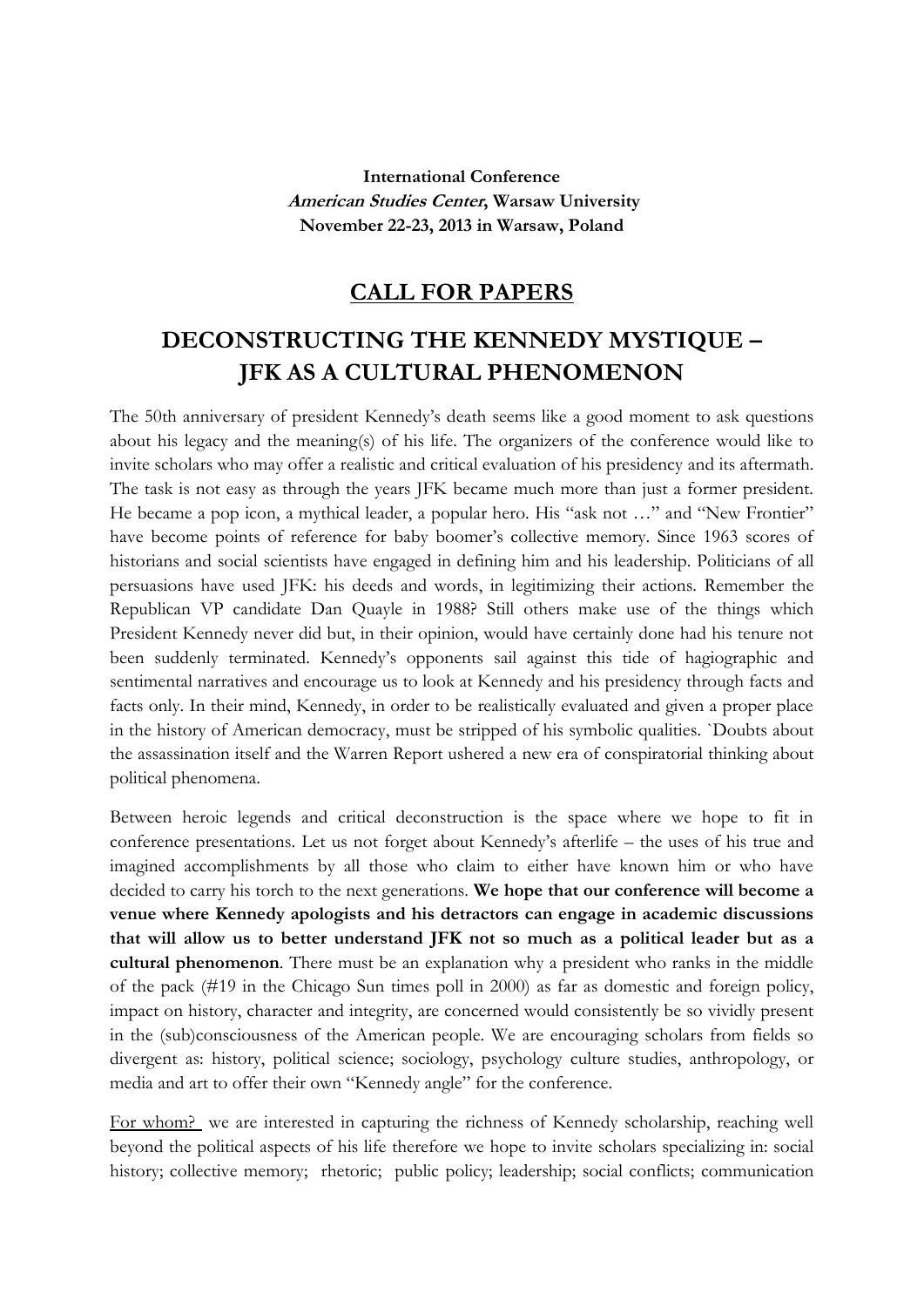and media studies; race and gender relations; religion; cultural and political anthropology; political psychology; international relations; cold war history; presidential studies, criminology or even literature and film.

Here is a list of possible issues or "Kennedy angles" that should help you better understand the directions in which we would like our discussions to go:

Kennedy and the fear factor in politics Kennedy and political erotics Kennedy and the myth of new beginning Kennedy and the power of words Kennedy and American exceptionalism Kennedy and political taboos Kennedy and the Camelot Kennedy as public good Kennedy and the Moon Kennedy and innovation Kennedy as Hemingway Kennedy as a TV celebrity Kennedy as a popular obsession Kennedy and the day the world stood still for Americans Kennedy in literary narratives Kennedy as a model American politician Kennedy as a fantasy Kennedy and American folk tradition Kennedy representation in art and movies Kennedy and collective memory Kennedy and political trauma Kennedy as the Voice Kennedy as placebo Kennedy as a Kennedy

Kennedy as Jack

And many other REPRESENTATIONS AND USES of John Fitzgerald Kennedy that can be approached with critical eye 50 years after his death.

Dates: November 22-23, 2013 (Friday -Saturday)

Venue: American Studies Center, Warsaw University. Al. Niepodległosci 22, Warsaw, Poland

Conference costs:  $\epsilon$ 120/\$150 or 500 PLN which covers: registration fee; conference materials; coffee breaks: snacks, soft drinks; Friday evening dinner and entertainment; and publication of selected texts in a book while other texts will be considered for a special issue of *The Americanist* . For doctoral students and/or those not wishing to have their text considered for publication the fee is €75/\$100 or 330 PLN. Organizers may assist interested participants in finding adequately priced lodging in Warsaw.